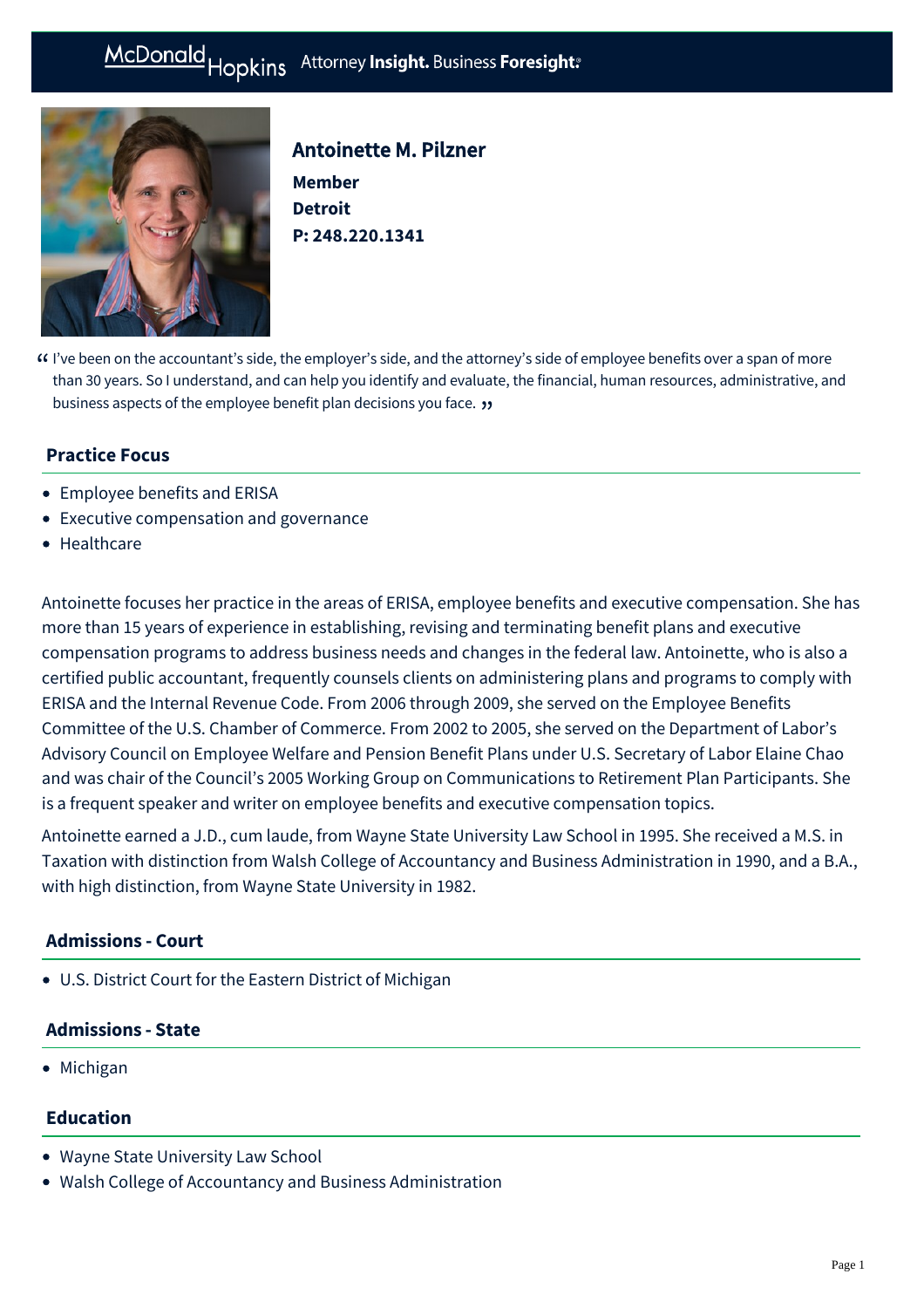• Wayne State University

#### **Honors and Awards**

- Named leader in Michigan Employee Benefits and Executive Compensation Chambers USA (2017-2021)
- Named one of the Best Lawyers in America (2013-2022)
- Associate Editor of the Wayne Law Review, awarded Order of the Coif

#### **Professional Membership**

- Certified Public Accountant (Michigan, 1990)
- State Bar of Michigan
	- Labor and Employment Law Section
	- Tax Law Section

#### **Alerts**

- [New Retirement Plan Limitations Announced by the IRS for 2022](https://mcdonaldhopkins.com/Insights/November-2021/New-Retirement-Plan-Limitations-2022)
- [COBRA subsidy under the American Rescue Plan](https://mcdonaldhopkins.com/Insights/March-2021/COBRA-subsidy-under-the-American-Rescue-Plan)
- [New Retirement Plan Limitations Announced by the IRS for 2021](https://mcdonaldhopkins.com/Insights/October-2020/New-Retirement-Plan-Limitations-Announced-by-the-I)
- [What you need to know about the SECURE Act: Part II Optional provisions](https://mcdonaldhopkins.com/Insights/February-2020/What-you-need-to-know-about-the-SECURE-Act-Part-II)
- [What you need to know about the SECURE Act: Part I Mandatory provisions](https://mcdonaldhopkins.com/Insights/February-2020/What-you-need-to-know-about-the-SECURE-Act-Part-I)
- [IRS announces new retirement plan limitations for 2020](https://mcdonaldhopkins.com/Insights/November-2019/IRS-announces-new-retirement-plan-limitations-for)
- [IRS announces new retirement plan limitations for 2019](https://mcdonaldhopkins.com/Insights/November-2018/IRS-announces-new-retirement-plan-limitations-for)
- [IRS announces new retirement plan limitations for 2018](https://mcdonaldhopkins.com/Insights/October-2017/IRS-announces-new-retirement-plan-limitations-for)
- [Revisiting the Affordable Care Act](https://mcdonaldhopkins.com/Insights/March-2017/Revisiting-the-Affordable-Care-Act)
- [IRS announces new retirement plan limitations for 2017](https://mcdonaldhopkins.com/Insights/October-2016/IRS-announces-new-retirement-plan-limitations-for)

#### **Blog Posts**

- [IRS temporarily authorize electronic remote witnessing of retirement plan consent](https://mcdonaldhopkins.com/Insights/June-2020-(1)/IRS-temporarily-authorize-electronic-remote-witnes)
- [DOL final regulations establish an alternative safe harbor for electronic disclosure of ERISA information](https://mcdonaldhopkins.com/Insights/June-2020-(1)/DOL-final-regulations-establish-an-alternative-saf)
- [Coronavirus pandemic prompts liberalization of cafeteria plans, FSAs, and dependent care reimbursement](https://mcdonaldhopkins.com/Insights/May-2020/Coronavirus-pandemic-prompts-liberalization-of-caf) plans
- [CARES Act and retirement programs](https://mcdonaldhopkins.com/Insights/April-2020/CARES-Act-and-retirement-programs)
- [Protecting the health of retirement plans from COVID-19, Part III: Administrative and fiduciary issues for](https://mcdonaldhopkins.com/Insights/April-2020/Protecting-the-health-of-retirement-plans-from-COV) retirement plans
- [Protecting the health of retirement plans during the COVID-19 crisis, Part II: Gaining access to retirement](https://mcdonaldhopkins.com/Insights/March-2020/Protecting-the-health-of-retirement-plans-duri-(1)) benefits
- [Protecting the health of retirement plans during the COVID-19 crisis, Part I: Reducing or eliminating](https://mcdonaldhopkins.com/Insights/March-2020/Protecting-the-health-of-retirement-plans-during-t) employer contributions
- [Deadline extended for contributions to IRAS, Qualified Retirement Plans, Health Savings Accounts, and](https://mcdonaldhopkins.com/Insights/March-2020/Deadline-extended-for-contributions-to-IRAS-Qualif) Archer MSAs
- [COVID-19: Continuing healthcare coverage for furloughed or laid-off employees](https://mcdonaldhopkins.com/Insights/March-2020/COVID-19-Continuing-healthcare-coverage-for-furlou)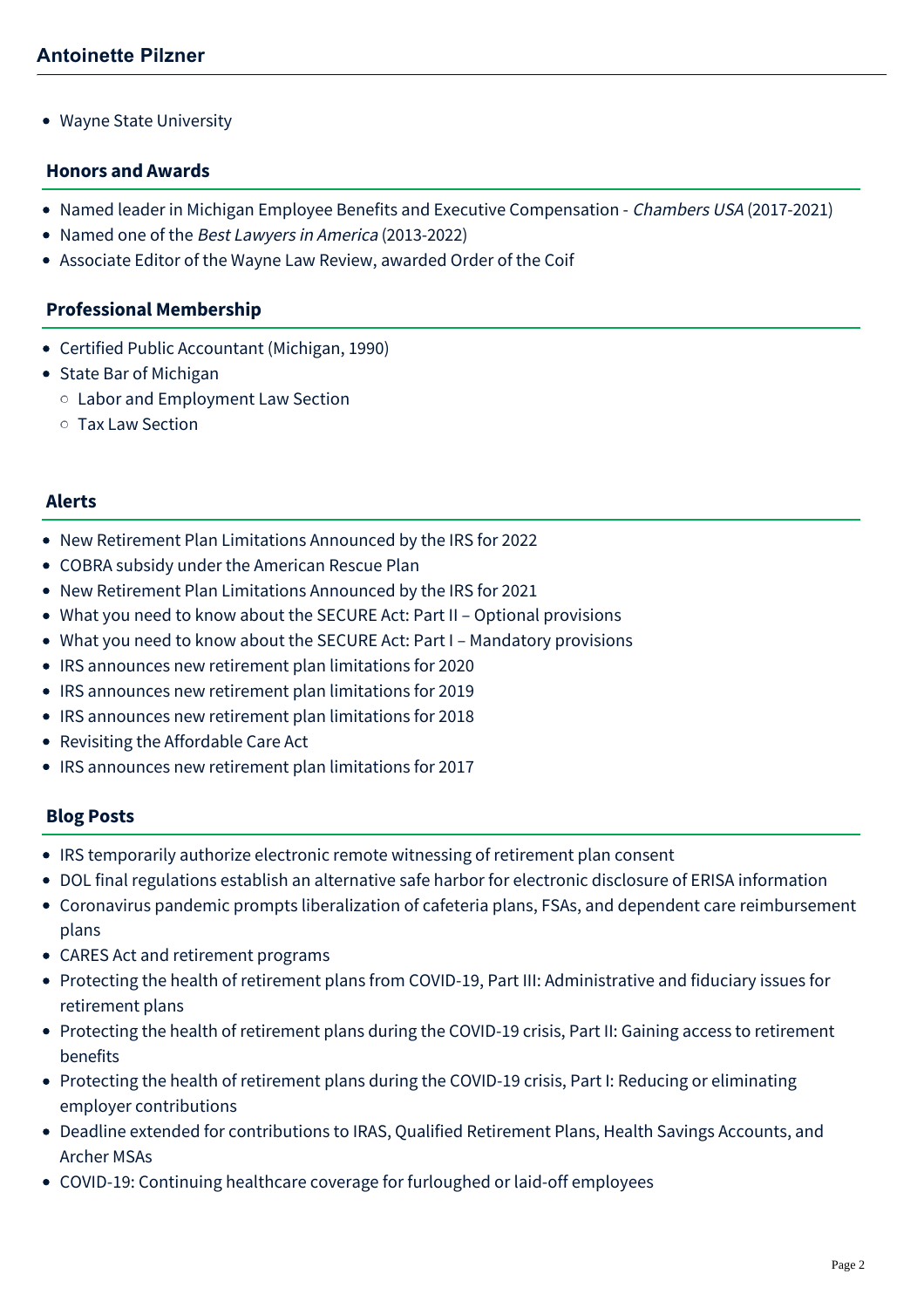# **Antoinette Pilzner**

- [Proposed Workflex bill offers employers unique federal approach to paid leave time](https://mcdonaldhopkins.com/Insights/November-2017/Proposed-Workflex-bill-offers-employers-unique-fed)
- [Court allows time-traveling QDRO to evade legal requirement](https://mcdonaldhopkins.com/Insights/April-2016/Court-allows-time-traveling-QDRO-to-evade-legal-re)
- [The race is on for ERISA health plans!](https://mcdonaldhopkins.com/Insights/January-2016/The-race-is-on-for-ERISA-health-plans!)
- [FSAs and HSAs may get run over by Cadillac Tax](https://mcdonaldhopkins.com/Insights/October-2015/FSAs-and-HSAs-may-get-run-over-by-Cadillac-Tax)
- [IRS closing some lump sum windows](https://mcdonaldhopkins.com/Insights/July-2015/IRS-closing-some-lump-sum-windows)
- [Supreme Court Saves Obamacare Again](https://mcdonaldhopkins.com/Insights/June-2015/Supreme-Court-Saves-Obamacare-Again)
- [Supreme Court confirms 401k investment options need ongoing monitoring](https://mcdonaldhopkins.com/Insights/May-2015/Supreme-Court-confirms-401k-investment-options-nee)
- [EEOC Proposal Increases Restrictions on Wellness Programs](https://mcdonaldhopkins.com/Insights/April-2015/EEOC-Proposal-Increases-Restrictions-on-Wellness-P)
- [SCOTUS Decides Contract Law Trumps Judicial Inferences... Who Knew?](https://mcdonaldhopkins.com/Insights/January-2015/SCOTUS-Decides-Contract-Law-Trumps-Judicial-Infere)

#### **News**

- [McDonald Hopkins recognized in Chambers USA 2022 rankings](https://mcdonaldhopkins.com/Insights/June-2022/McDonald-Hopkins-recognized-in-Chambers-USA-2022)
- [50 McDonald Hopkins attorneys recognized in The Best Lawyers](https://mcdonaldhopkins.com/Insights/August-2021/50-McDonald-Hopkins-attorneys-recognized-in-The-Be)
- [McDonald Hopkins recognized in Chambers USA 2021 Rankings](https://mcdonaldhopkins.com/Insights/May-2021/McDonald-Hopkins-recognized-in-Chambers-USA-2021-R)
- [Lawyer of the Year honorees Riley and Welin among 42 McDonald Hopkins attorneys recognized as 2021](https://mcdonaldhopkins.com/Insights/August-2020/Lawyer-of-the-Year-honorees-Riley-and-Welin-among) Best Lawyers
- [McDonald Hopkins recognized in Chambers USA 2020 Rankings](https://mcdonaldhopkins.com/Insights/April-2020/McDonald-Hopkins-recognized-in-Chambers-USA-2020-R)
- 41 attorneys from McDonald Hopkins recognized as 2020 Best Lawyers<sup>®</sup>
- [McDonald Hopkins recognized in Chambers USA 2019 rankings](https://mcdonaldhopkins.com/Insights/April-2019/McDonald-Hopkins-recognized-in-Chambers-USA-2019-r)
- [McDonald Hopkins Recognized by Chambers USA 2018](https://mcdonaldhopkins.com/Insights/May-2018/McDonald-Hopkins-Recognized-by-Chambers-USA-2018)
- [35 attorneys at McDonald Hopkins selected for inclusion in Best Lawyers® 2018](https://mcdonaldhopkins.com/Insights/August-2017/35-attorneys-at-McDonald-Hopkins-selected-for-incl)
- [McDonald Hopkins Recognized by Chambers USA 2017](https://mcdonaldhopkins.com/Insights/May-2017/McDonald-Hopkins-Recognized-by-Chambers-USA-2017)
- ["@Work Advice: The company messed up. Should the worker repay it?"](https://mcdonaldhopkins.com/Insights/May-2017/The-company-messed-up-Should-the-worker-repay-it)
- [39 attorneys at McDonald Hopkins selected for inclusion in Best Lawyers 2017](https://mcdonaldhopkins.com/Insights/August-2016/39-attorneys-at-McDonald-Hopkins-selected-for-incl)
- 41 attorneys at McDonald Hopkins selected for inclusion in Best Lawyers<sup>®</sup> 2016
- ["DOL Seeks Comments on Proposed Retirement Advice Rule," Toni Pilzner quoted in HR Magazine](https://mcdonaldhopkins.com/Insights/April-2015/DOL-Seeks-Comments-on-Proposed-Retirement-Advice-R)

## **External Publications**

- "[Healthcare Flexible Savings Accounts: 'Use-It-Or-Lose-It' Rule Modified,](http://www.rbma.org/RBMA_Monthly_Legal_Update_Digest_December_2013/#1)" RBMA Monthly Legal Update Digest December 2013
- "What does DOMA's (partial) demise mean for your benefit plans?" RBMA Monthly Legal Update Digest August 2013
- "Health Care Reform: Practical Steps for Employers," RBMA Monthly Legal Update Digest March 2013
- "Employer 'Pay or Play' Mandate in 2014 Will it Apply to Your Business?," RBMA Monthly Legal Update Digest February 2013
- "Health Care Reform: It's the Law!," RBMA Monthly Legal Update Digest December 2012
- "Attention Employers: Is your company in compliance with the Affordable Care Act? Are you prepared for future compliance deadlines?," RBMA Monthly Legal Update Digest August 2012
- "Attorney advises benefits pros on nuts and bolts of fee disclosure rules," quoted in Employee Benefit News, March 7, 2012
- "Tough Economy Creates Tough Decisions for Pension Plans," RBMA Monthly Legal Update Digest December 2011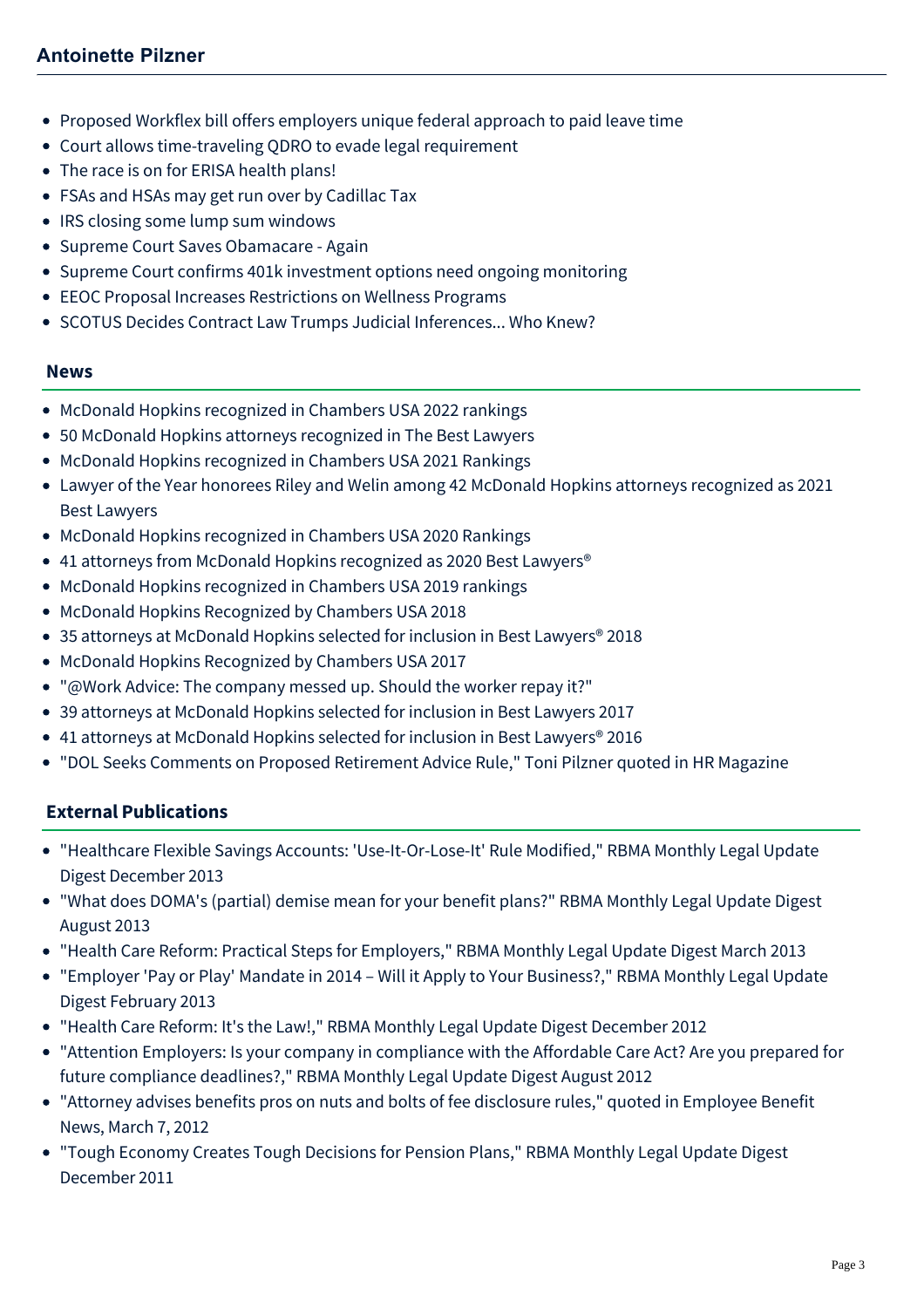- "Pay Packages Deferred Compensation, Busted Firms," published on Forbes.com Financial Advisor Network, October 24, 2008
- "Pension Protection Act of 2006: Mandates and Options for Retirement Plans," 4-page "Legal Report" published by the Society for Human Resource Management, October 2006
- "Nonqualified Deferred Compensation Plans: Code Section 409A Imposes New Requirements," 8-page "Legal Report" published by the Society for Human Resource Management, March 2005
- "New COBRA notice regulations: What you need to know to avoid costly penalties," published in Detroiter magazine, April 1, 2005
- Drafted and submitted comments to U.S. Department of Labor on Proposed Regulations establishing an Automatic Rollover Safe Harbor on behalf of the Society for Human Resource Management, March 2004
- Contributed to comments submitted to U.S. Department of Labor on Proposed Regulations implementing COBRA notice requirements by the Society for Human Resource Management, July 2003
- Drafted response to U.S. Department of Labor Request for Information on Automatic Rollovers from Pension Benefit Plans for submission by the Society for Human Resource Management, February 2003

## **Events**

- [Coronavirus and employee benefit plans: Practical considerations for employers | Thursday, April 30, 2020](https://mcdonaldhopkins.com/Events/2020/Coronavirus-and-employee-benefit-plans-practical-c)
- [The SECURE Act and key provisions affecting retirement plans | Tuesday, February 25, 2020](https://mcdonaldhopkins.com/Events/2020/The-SECURE-Act-and-key-provisions-affecting-retire)
- [Employee benefits challenges and opportunities Before year end and beyond | Wednesday, November 7,](https://mcdonaldhopkins.com/Events/2018/Employee-benefits-challenges-and-opportunities) 2018
- [Death, Taxes and Retirement Plans | Thursday, November 10, 2016](https://mcdonaldhopkins.com/Events/2016/Death-Taxes-and-Retirement-Plans)

# **Speaking Engagements**

- "Using Electronic Methods to Satisfy ERISA Disclosure Requirements," concurrent session at 65th Society for Human Resource Management Annual Conference and Exposition, June 19, 2013
- "Oops, I Did It Again! Correcting Qualified Plan Mistakes with EPCRS," concurrent session at 65th Society for Human Resource Management Annual Conference and Exposition, June 17, 2013
- "Health Care Reform: Practical Points for Employers," presentation to The Presidents Forum, Chicago, June 12, 2013
- "ERISA Basics What Your Benefit Plans Need You to Know," concurrent session at 64th Society for Human Resource Management Annual Conference and Exposition, June 25, 2012
- "ERISA Update: Keeping Your Benefit Plans (and You!) Out of Trouble," concurrent session at Society for Human Resource Management 2012 Employment Law & Legislative Conference, March 6, 2012
- "ERISA and Other 'Myths': Debunking Benefit Plan Urban Legends," 2011 Society for Human Resource Management Annual Conference, June 29, 2011
- "Section 409A Strategies: The Basics and Beyond," BNA Tax & Accounting Webinar Presentation with Michael Riley, November 4, 2010
- "FSAs, HRAs, HSAs: The Alphabet Soup of Defined Contribution Health Care Plans," concurrent session at 59th Society for Human Resource Management Annual Conference and Exposition
- "More Stupid COBRA Tricks!," concurrent session at 59th Society for Human Resource Management Annual Conference and Exposition, June 25, 2007